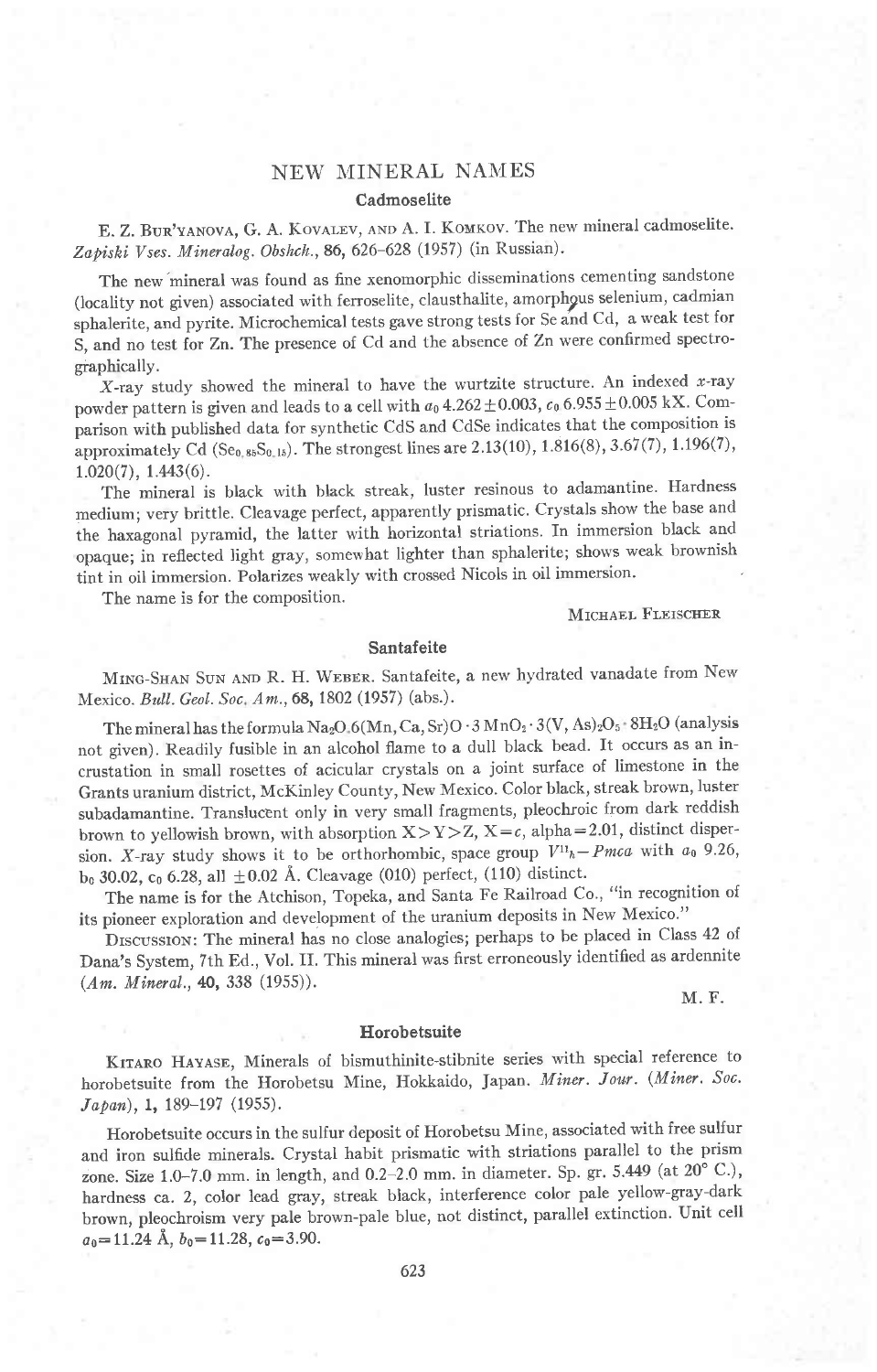Chemical composition:

|      | Bi    | Sb    |       | Fe   | Insol. | Total  | Anal.  |
|------|-------|-------|-------|------|--------|--------|--------|
| No.1 | 56.93 | 21.49 | 21.57 | tr.  | tr.    | 99.99  | S. Ito |
| No.3 | 44.80 | 32.30 | 23.00 | tr.  | 0.05   | 100.15 | S. Ito |
| No.3 | 51.84 | 17.20 | 24.15 | 5.20 | 0.98   | 99.37  | R. Sei |

Chemical formula of horobetsuite is determined as (Bi, Sb)<sub>2</sub>S<sub>3</sub>, where mol. ratio of Bi<sub>2</sub>S<sub>3</sub>: Sb<sub>2</sub>S<sub>3</sub> varies between 9:11 and 13:7. Etching test 1:1 HNO<sub>3</sub>-Stains brownish black; same with 1:1 HCl, 5% HgCl2 and 20% FeCl3; 40% KOH-Etching begins within 9-300 sec., stains brown; 20% KCN-Etching begins within 35-85 sec., stains brown.

The data above mentioned show the mineral is a new species, intermediate between bismuthinite and stibnite in physical as well as chemical properties. Therefore a new name, horobetsuite, is proposed for the mineral of the bismuthinite-stibnite series, which has mol. ratio of Bi<sub>2</sub>S<sub>3</sub>: Sb<sub>2</sub>S<sub>3</sub> between 7:3 and 3:7. The name is for the mine, where the mineral has been found for the first time.

KENZO YAGI

# **Bruyerite**

G. TACNET. Bruyerite. Soc. Hist. Nat. Creusot, 14, No. 4, 1956, in Fed. franc. soc. sci. nat. No. 5, Oct., 1956.

The name bruyerite is given to black concretionary material found at Queue de Bruyère, Breuil Reservoir, near Le Creusot, central France. It contains also quartz and mica and is apparently one of the final stages in the transformation of green marl to indurated rock. Chemical, optical, and x-ray data (not given) indicate it to be calcite, probably of organic origin.

MARJORIE HOOKER

### Rhodesite, Mountainite

E. D. MOUNTAIN. Rhodesite, a new mineral from the Bultfontein mine, Kimberley. Mineralog. Mag., 31, 607-610 (1957).

J. A. GARD, H. F. W. TAYLOR, AND R. A. CHALMERS. An investigation of two new minerals: rhodesite and mountainite. Mineralog. Mag., 31, 611-623 (1957).

The minerals occur as matted silky white fibers in rosettes up to 2 mm. in size, strongly resembling natrolite. X-ray and optical study showed that two minerals were present.

Analyses 1, 2 by E. D. M. on air-dried material, 3 and 4 by R. A. C., 1-3 rhodesite, 4 mountainite; 1 after fusion, 2 after decomposition with HCl.

| SiO <sub>2</sub>  | 61.79  | 61.86 | 61.6              | 58.5 |
|-------------------|--------|-------|-------------------|------|
| $Al_2O_3$         | 0.30   | 0.28  | nil               | nil  |
| FeO               | 0.25   | 0.25  | nil               | n.d. |
| CaO               | 14.95  | 14,85 | 15.1              | 13.4 |
| MgO               | 0.09   | 0.07  | nil               | 0.2  |
| Na <sub>2</sub> O | 5.04   | 4.82  | 5.2               | 7.9  |
| $K_2O$            | 5.40   | 5.16  | 6.0               | 6.0  |
| H <sub>2</sub> O  | 12.45  | 12.55 | 12.3 <sup>a</sup> | 13.4 |
|                   | 100.27 | 99.84 | 100.2             | 99 4 |

a Total loss on ignition; may include a little CO<sub>2</sub>. Mountain states, "Chemical tests on other samples suggest that the lime can be as high as 18%, and the alkalis correspondingly  $low."$ 

These correspond approximately for rhodesite to  $4(Ca, Na_2, K_2)0.10SiO_2 \cdot 7H_2O$  with  $Ca:(Na_2+K_2)=2:1$  (Mountain), or (Ca, Na<sub>2</sub>, K<sub>2</sub>)<sub>8</sub>Si<sub>10</sub>O<sub>40</sub>·11H<sub>2</sub>O (G., T., and C.) and for mountainite to  $(Ca, Na<sub>2</sub>, K<sub>2</sub>)_{16}Si<sub>32</sub>O<sub>80</sub>·24H<sub>2</sub>O$ , with  $Ca:(Na<sub>2</sub>+K<sub>2</sub>)$  nearly 1:1.

624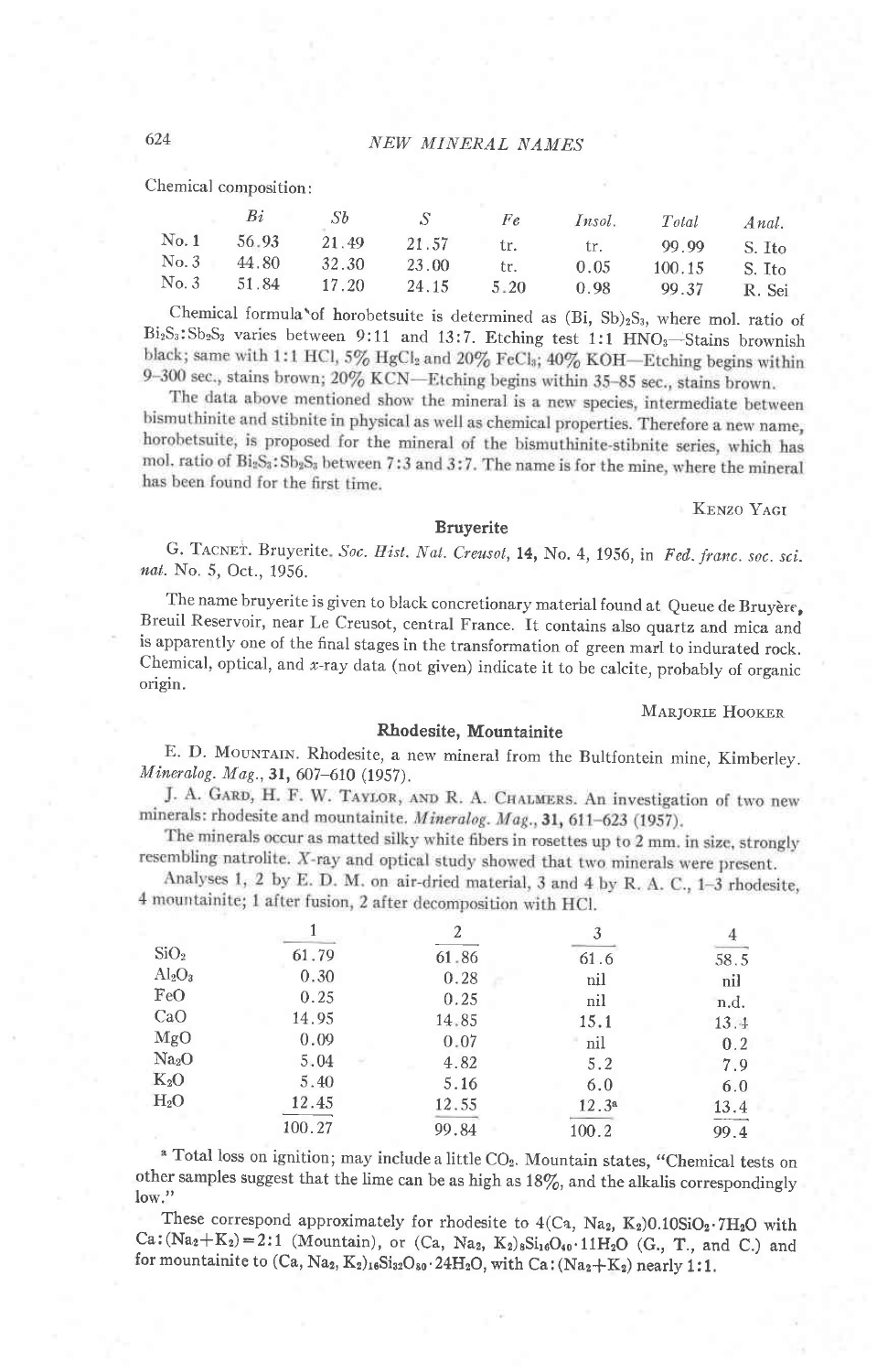D.T.A. curves by R. C. Mackenzie show for rhodesite and mountainite large endothermic breaks at 345° and 332°, respectively, small endothermic breaks at 735°, and a small exothermic break at 960°. Mountain states that rhodesite lost 4.14% H<sub>2</sub>O at 110° and the sample regained all the water in 12 hours at room temperature. Heating at 275° drove off practically all the water, and all but  $1\%$  of it was recovered in 8 hours at room temperature. Gard and Taylor found no difference in the x-ray pattern of rhodesite heated at 500°. On ignition it melted to a glass that gave a weak pattern of pseudo-wollastonite. They found no change in mountainite heated at 160°; material heated at 275° and 400° gave weak patterns; that heated at 1000° melted to a glass that gave a weak pattern of  $\beta$ -CaSiO<sub>3</sub>.

Rhodesite gave ns  $\alpha$  1.502,  $\beta$  1.506,  $\gamma$  1.515 (EDM),  $\alpha$  1.502,  $\beta$  1.505,  $\gamma$  1.515 (G. and T.), probably positive with low 2V,  $\alpha = b$ ,  $\beta = a$  (normal to cleavage),  $\gamma = c$  (elongation). Mountainite has  $\alpha$  1.504,  $\beta$  1.510,  $\gamma$  1.519, probably positive with moderate or high 2V,  $\beta = b$  (elongation), G. for rhodesite about 2.36 (M.), 2.36 (G., T., and C.), for mountainite 2.36  $(G., T., and C.)$ 

Rhodesite is orthorhombic with  $a=23.8$ ,  $b=6.54$ ,  $c=7.05$  Å.; the unit cell contains (Ca, Na<sub>2</sub>, K<sub>2</sub>)<sub>8</sub>Si<sub>18</sub>O<sub>40</sub>-11H<sub>2</sub>O. Cleavage (100) good. Electron microscope and electron diffraction patterns (G. and T.) correspond to  $a=25$ ,  $b=6.57$ ,  $c=7.00$  Å, with some indication of a superlattice with a and b doubled. Mountainite is monoclinic with  $a = 13.51$ ,  $b = 13.10$ (or possibly 6.55),  $c = 13.51 \text{ Å}, \beta 104^{\circ}$ ; the unit cell contains (Ca, Na<sub>3</sub>, K<sub>2</sub>)<sub>16</sub>Si<sub>32</sub>O<sub>80</sub>·24H<sub>2</sub>O.

Indexed  $x$ -ray powder patterns are given for both minerals; the strongest lines are: Rhodesite, vs 3.07, s 11.8, 6.56, 3.02, 2.89, 2.78; Mountainite, vvs 2.94, vs 6.6, s 13.1, 4.67, ms 2.80, 1.967.

The general similarity of the two minerals to the fibrous zeolites, such as thomsonite and gonnardite, is discussed. They differ markedly from these in the absence of aluminum.

The names are for Cecil J. Rhodes, and for Edgar D. Mountain, professor of geology at Rhodes University, Grahamstown, Union of South Africa, Rhodesite is pronounced rödzite.

MICHAEL FLEISCHER

#### Tri-kalsilite

Т. G. SAHAMA AND J. V. SMITH, Am. Mineral., 42, 286 (1957).

# Smythite

R. C. ERD, H. T. EVANS, JR., AND D. H. RICHTER. Am. Mineral., 42, 309-333 (1957).

#### Duttonite

M. E. THOMPSON, H. ROACH, AND ROBERT MEYROWITZ. Am. Mineral., 42, 455-460  $(1957).$ 

# Ferroanthophyllite (aluminian)

YOTARO SEKI AND MASAO YAMASAKI. Am. Mineral., 42, 506-520 (1957).

#### Doloresite

T. W. STERN, L. R. STIEFF, H. T. EVANS, JR., AND A. M. SHERWOOD. Am. Mineral., 42,  $619 - 628$  (1957).

# Nolanite

S. C. ROBINSON, H. T. EVANS, JR., W. T. SCHALLER, AND J. J. FAHEY. Am. Mineral., 42, 619-628 (1957).

# Un-named lead germanium sulfate

CLIFFORD FRONDEL AND JUN ITO. Am. Mineral., 42, 743-753 (1957).